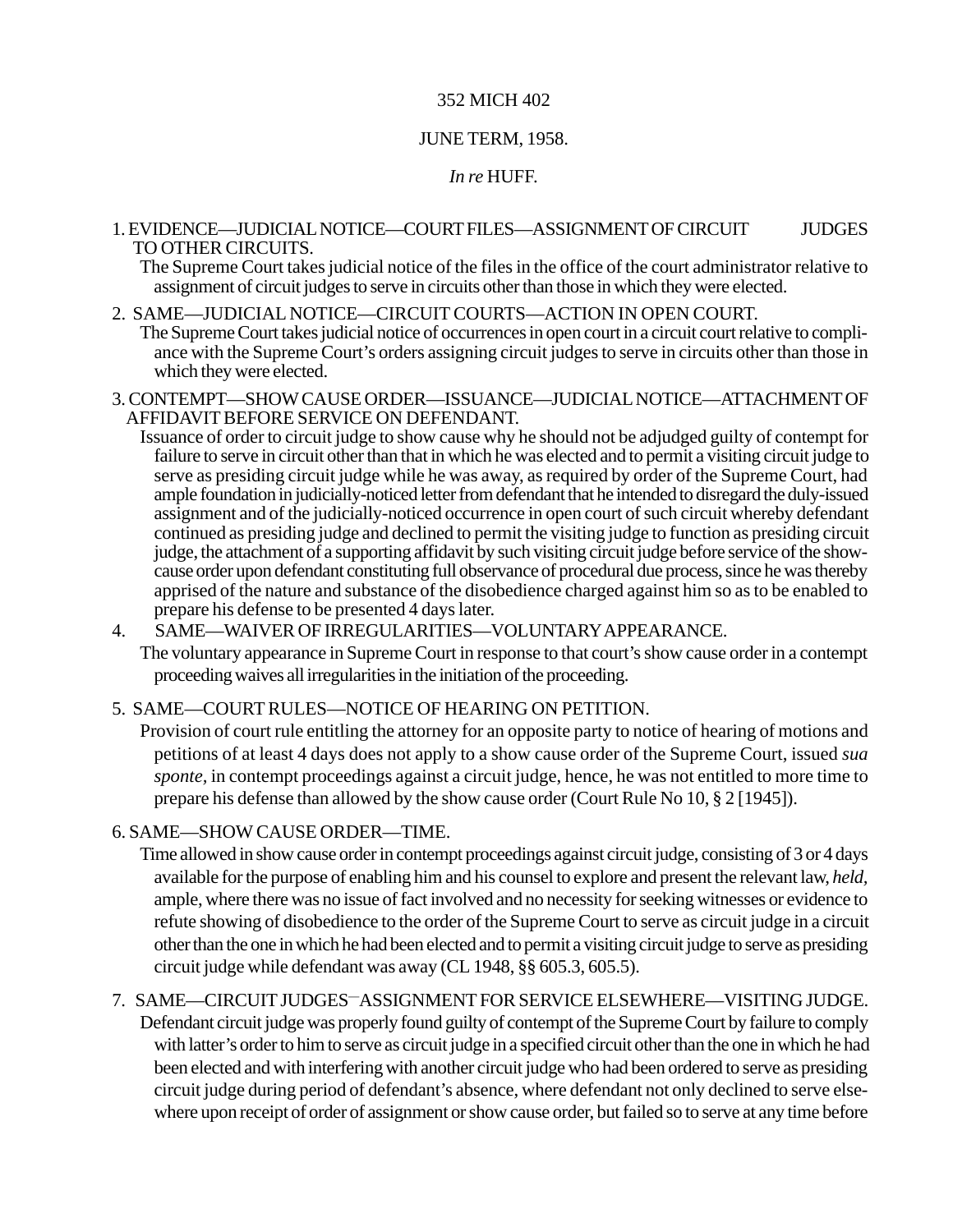adjudication of contempt several days later, and in open court at first sought to obstruct the visiting judge from assuming duties of presiding judge in defendant's circuit.

# 8. COURTS—CIRCUIT COURTS—CONSTITUTIONAL LAW—STATUTES.

The right of the people of a judicial circuit to the service of a judge whom they have elected is subject to express and distinct limitations and qualifications provided for by the Constitution and statutes (Const 1908, art 7, § 8; CL 1948, §§ 602.61, 691.212; CLS 1956, § 692.701 *et seq.).*

# 9. SAME—SUPREME COURT.

An inferior court may not pass upon and hold invalid the determinations of the Supreme Court.

10. SAME—SUPREME COURT—DISOBEDIENCE OF ORDERS—CONTEMPT. An order of the Supreme Court, even though its propriety or validity be questioned, should be obeyed until it is vacated and until it is vacated the Supreme Court has power to punish disobedience thereof as for contempt.

# 11. CONTEMPT—COURTS—COMMON LAW—STATUTES.

Courts have inherent power to adjudge and punish for contempt to the full extent that it existed in the courts of England at the common law, independent of, as well as by reason of, statute that is merely declaratory and in affirmation of the common law, the determination of such issue not being for a jury but for the court (CL 1948, § 605.1 *et seq.).*

#### 12. SAME—COMPLIANCE WITH ORDER OF' THE COURT—CONSTRUCTIVE CONTEMPT. The inherent power of a court to punish for contempt extends not only to contempt committed in the

presence of the court, but also to constructive contempt arising from refusal of defendant to comply with an order of the court.

# 13. SAME—POWER TO PUNISH—STATUTES—COURTS.

The inherent judicial power of constitutional courts to punish for contempt cannot be limited or taken away by act of the legislature and is not dependent on legislative provision for its validity or procedures to effectuate it.

# 14. SAME—POWER TO PUNISH—DUE PROCESS.

The inherent power of a court to punish summarily for contempt for refusal to obey a valid court order is not a denial of due process, where the adjudication is made in the course of proceedings in which defendant was duly informed of the charged disobedience, had reasonable time to prepare his defense and persisted in refusal to obey after ample opportunity to purge himself of the contempt charged.

# 15. SAME—SUPREME COURT—JURISDICTION.

The Supreme Court has jurisdiction to adjudge that its order has been violated in such a way as to subject the violator to punishment for contempt (Const 1908, art 7. § 4).

# 16. COURTS—ASSIGNMENT OF CIRCUIT JUDGES TO OTHER CIRCUITS.

The Supreme Court has constitutional and statutory power to assign judges from their own circuit to another in the interests of sound judicial administration (Const 1908, art 7, §§ 4, 8; CL 1948. §§ 602.61, 691.212; CLS 1956. § 692.701 *et seq.).*

# *17.* SAME—ASSIGNMENT OF CIRCUIT JUDGES—SUPREME COURT.

An order of the Supreme Court assigning defendant circuit judge to another circuit and a visiting circuit judge to function as presiding judge in defendant's circuit was clearly within the power of the Supreme Court (Const 1908, art 7, §§ 4, 8; CL 1948, § 602.61. 691.212; CLS 1956, § 692.701 *et seq.).*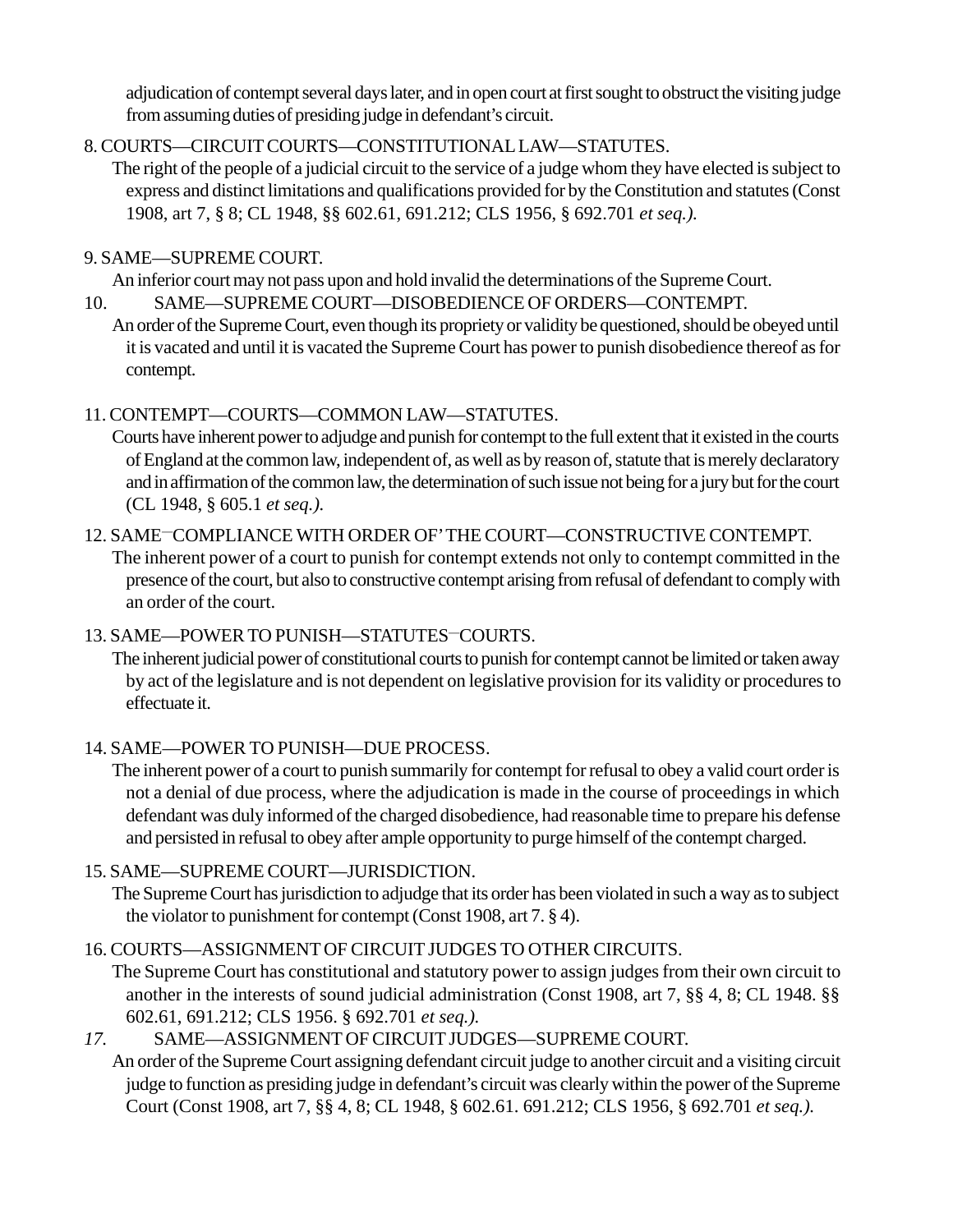## 18. SAME—SUPERVISORY POWER OF SUPREME COURT—CIRCUIT COURTS.

The supervisory power of the Supreme Court extends over the circuit courts and cannot be restricted or removed by legislative action (Const 1908, art 7, § 4).

## 19. SAME—SUPERINTENDING CONTROL OVER INFERIOR COURTS BY SUPREME COURT.

The Supreme Court's power of general superintending control over all inferior courts is an extraordinary power, is not hampered by specific rules or means for its exercise and is unlimited, being bounded only by the exigencies which call for its exercise (Const 1908, art 7, § 4).

## 20. SAME—SUPERINTENDING CONTROL OF COURTS.

The general superintending control conferred upon the Supreme Court by the Constitution is a power that is separate, independent and distinct from its other original jurisdiction and appellate powers, its purpose being to keep the courts themselves within bounds and to insure the harmonious working of the judicial system (Count 1908, art 7, § 4).

## 21. SAME—SUPERINTENDING CONTROL OF COURTS BY SUPREME COURT- ASSIGNMENT OF CIRCUIT JUDGES TO OTHER CIRCUITS.

The general superintending control over inferior courts vested in the Supreme Court includes the power to assign judges from their own circuit to another in such manner and to such extent as to the Supreme Court shall seem appropriate and necessary in order to improve the administration of justice; a power exercisable by the Supreme Court without need for implementing legislation (Const 1908, art 7, § 4).

# 22. JUDGES—ASSIGNMENT TO OTHER CIRCUITS—SUPREME COURT.

Defendant circuit judge had the duty to serve as a judge in the circuit to which he was assigned by dulyauthorized orders of the Supreme Court and the latter had power to compel him so to serve (Const 1908, art 7, § 8; PA 1952, No 269, as amended by PA 1954, No 162).

## 23. COURTS—ASSIGNMENT TO OTHER CIRCUITS—CONSTITUTIONAL LAW.

The exercise of the power of the Supreme Court to assign a circuit judge to serve in a circuit other than that in which he was elected does not constitute a violation of a right protected by the Constitution of the State or of the United States.

# 24**.** OFFICERS—CONTRACTS—ELECTION TO PUBLIC OFFICE.

One does not have a contractual right to the public office to which he has been elected.

### 25. COURTS—JUDGES—ASSIGNMENT TO OTHER CIRCUITS—CONTEMPT.

Circuit judge, under record presented, was properly found guilty of contempt of the Supreme Court by willfully disobeying its order to him to serve in another circuit and in interfering with a visiting circuit judge who had been ordered to function as presiding circuit judge in defendant's circuit and the Supreme Court had the power to require him to pay \$250 to the clerk of the Supreme Court and to observe the further order of the Supreme Court to serve as judge in a circuit other than the one in which he had been elected (Const 1908, art 7, §§ 4, 8; CL 1948, §§ 602.61, 691.212; CLS 1956, § 692.701 *et seq.).*

Original proceedings in contempt against Eugene Snow Huff, circuit judge of the tenth judicial circuit, for his failure to comply with order of the Supreme Court to serve in the third judicial circuit and for interfering with assignment of visiting judge to the tenth judicial circuit assigned for the purpose of expediting the work of the court in that circuit. Citation issued *sua sponte* May 12, 1958. Adjudication of contempt May 16, 1958. (Calendar No. 47,-795.) Opinion filed June 5, 1958.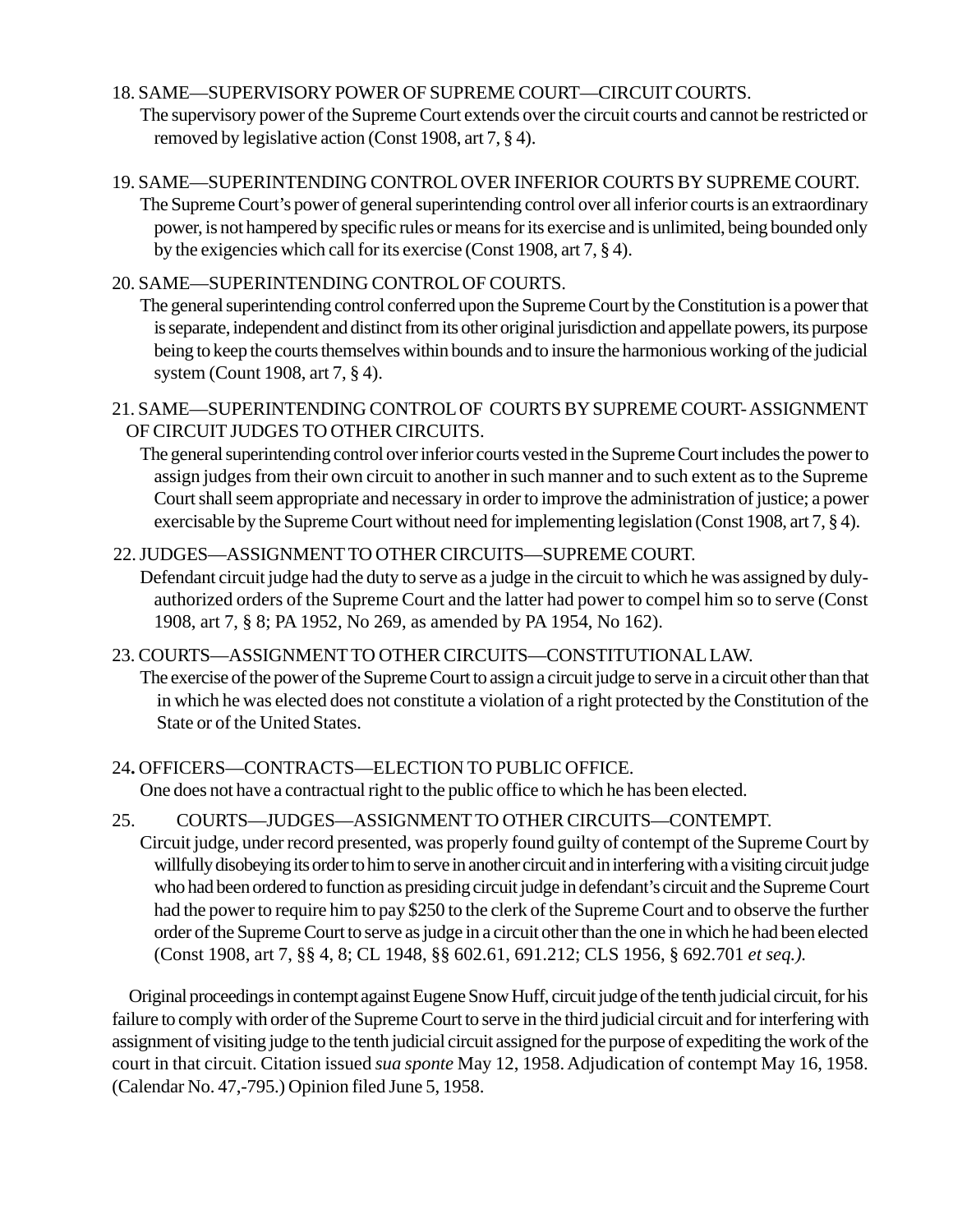## *Robert J. Curry,* for defendant.

DETHMERS, C. J. For the first time in Michigan's judicial history, it has become necessary to cite one of her circuit judges before this Court for contumacious disregard and willful and flagrant disobedience of its lawfully entered order. A proper regard for understanding by the bench and bar and the public generally of the authority under which this Court moved and the reasons which impelled it to do so requires their announcement through formal opinion.

On April 28, 1958, the Chief Justice, the court administrator and the defendant, Circuit Judge Eugene Snow Huff, then presiding judge of the tenth judicial circuit of Michigan, considered together the unsatisfactory condition of the dockets in the tenth circuit and agreed upon specific corrective measures. In conformity therewith, and at the direction of the Chief Justice, the court administrator, on that date, assigned defendant to serve as judge in the third judicial circuit, commencing May 12th, and continuing until June 12, 1958, and assigned Circuit Judge Timothy C. Quinn, of the fortieth judicial circuit of Michigan, to serve during the mentioned period, hereinafter referred to as the month, as presiding judge in the tenth circuit. On May 8, 1958, defendant sent the court administrator a letter in which he acknowledged the mentioned agreement and consequent assignments but stated that he would not accept the assignment to the third circuit and intended to remain as presiding judge of the tenth circuit and hear cases there during the month. On May 9, 1958, this Court entered a formal order approving the assignments, directing defendant to serve as judge in the third circuit and Judge Quinn to serve as presiding judge in the tenth circuit in accord therewith, and ordering the assignment clerk of the tenth circuit to assign cases and perform the functions and duties of his office during the month under and at the direction and control of Judge Quinn as acting presiding judge of the tenth circuit. On that date defendant was informed that this Court had so determined.

At the opening of Court on May 12, 1958, Judge Quinn appeared in the courtroom in the tenth circuit customarily presided over by defendant and declared that he was reporting for service and ready to assume the duties of presiding judge of the tenth circuit for the month. Defendant thereupon made a statement, entered on the record, in open court, that he was continuing as presiding judge of the tenth circuit, that as such he would assign cases for Judge Quinn to hear, and that the assignment clerk would be required to continue to take orders from defendant as presiding judge and not from Judge Quinn.

Being apprised of defendant's refusal to comply with the assignments of the court administrator, this Court on May 12, 1958, caused its mentioned order of May 9th to be served upon defendant, Judge Quinn, and the assignment clerk. Thereupon, and on that same day, defendant announced in open court that he would continue to serve as presiding judge of the tenth circuit during the month. He declined to permit Judge Quinn to serve as such and failed and refused to go and to serve as judge in the third judicial circuit.

Having taken judicial notice of the files in the office of the court administrator and particularly of the mentioned May 8th letter therein from defendant, stating that he declined to accept the assignment to the third circuit, and having been directly informed by Judge Quinn and having taken judicial notice of the occurrences of May 12th in open court in the tenth circuit, namely, defendant's openly-announced refusal and failure to comply with the court administrator's assignments and the order of this Court and his willful disobedience thereof, this Court, on that day, on its own motion, entered a show cause order, to which, after issuance but before service on defendant, the affidavit of Judge Quinn was attached stating the above facts constituting defendant's defiance and disobedience of the court administrator's assignments and this Court's May 9th order, after which said order to show cause was, on that same day, served upon defendant and a copy thereof with copy of said affidavit attached delivered to him, requiring him to appear personally before this Court on May 16th to show cause, if any there was, why he should not be adjudged in contempt of this Court and dealt with accordingly for failure to serve as judge in the third circuit and to permit Judge Quinn to serve as presiding judge in the tenth circuit as required by the order of this Court.

In response to the order to show cause defendant, on May 16, 1958, appeared before this Court personally and represented by counsel. At the incoming of Court the motion of the Saginaw County Bar Association to intervene was denied as was defendant's motion for continuance. Defendant thereupon filed and furnished the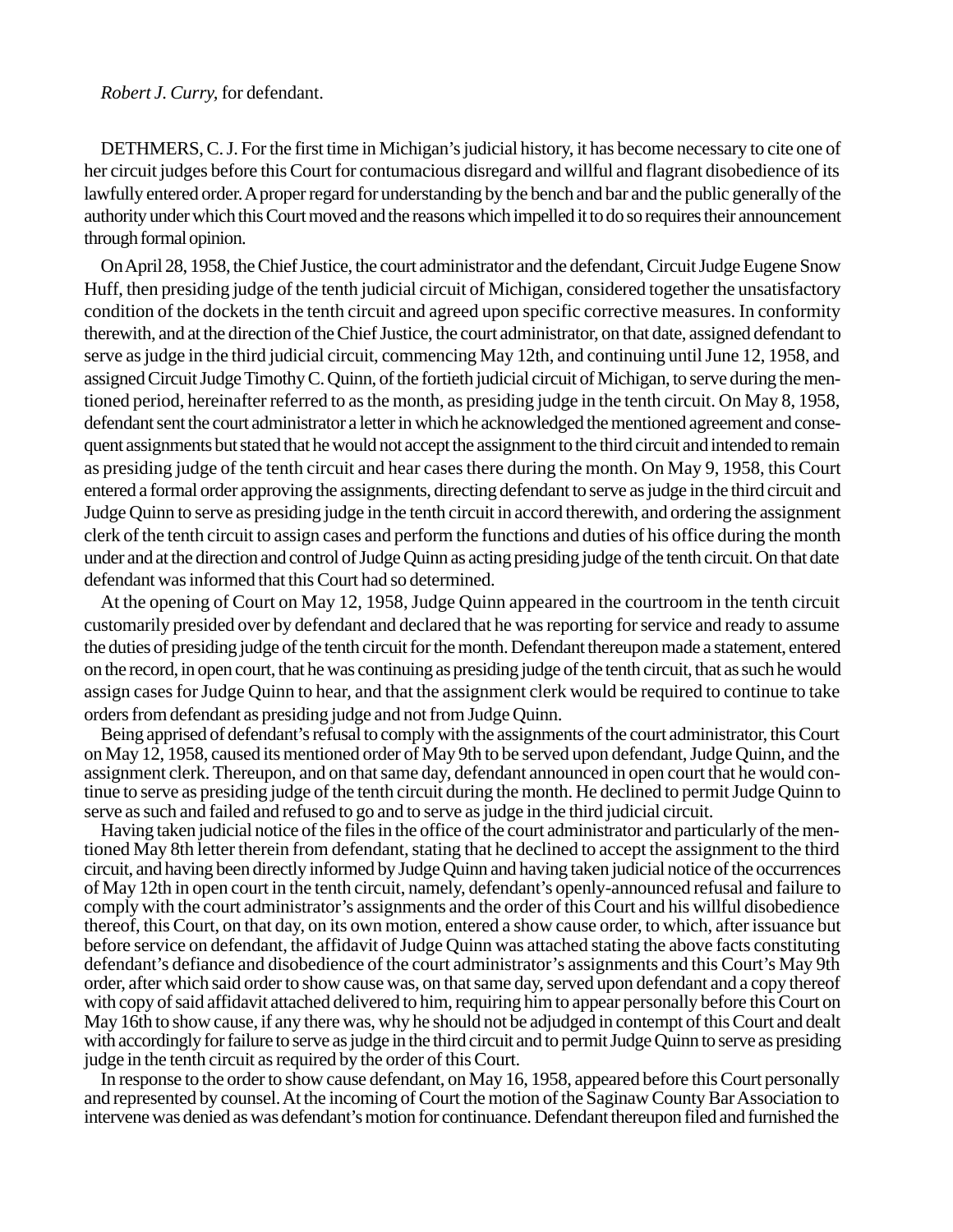Court with copies of his answer to the show-cause order. Both his motion and answer admitted the service upon him on May 12, 1958, of the May 9th order and the May 12th show-cause order with affidavit attached. His answer admitted that he had not complied with the May 9th order but continued to hear matters in the tenth circuit and that he had objected in open court to Judge Quinn' s serving as presiding judge therein. Defendant admitted before this Court that he had received the assignment of the court administrator and the May 9th order of this Court, that he knew that thereby he was directed to serve as judge in the third circuit, Judge Quinn was directed to serve during the month as presiding judge in the tenth circuit, and the assignment clerk of the tenth circuit was ordered to perform the functions of his office under the direction and control of Judge Quinn; further, that he, the defendant, in disobedience to the assignment and the order of this Court, failed and refused to serve as judge in the third circuit, continued to sit and hear matters in the tenth circuit and refused in open court to permit Judge Quinn to assume the duties of presiding judge of the tenth circuit. Defendant and his counsel stated before this Court that there were no issues of fact, that the recitals of fact in the order to show cause and attached affidavit were true and correct, and that the only issues defendant desired to raise in answer to the show-cause order were legal challenges to the sufficiency of the proceedings herein and the authority of this Court in the premises. Upon inquiry then made bythis Court, defendant personally and through his counsel stated that he still declined to comply with and to obey the May 9th order of this Court to serve as judge in the third circuit.

After hearing duly had before this Court the defendant was on said May 16, 1958, adjudged to be in contempt of this Court, whereupon it was so announced to defendant in open court. He was then reminded by the Court that the arrangement for service by the 2 judges in the circuits other than their own had been arrived at by agreement voluntarily entered into by him for the avowed purpose of instituting measures designed to correct the unsatisfactory docket situation in the tenth circuit; that in arriving at such agreement, consideration had been given to the dilatory tactics of a few lawyers in the tenth circuit and that it had been concluded that a visiting judge could combat such tactics and effect satisfactory trial schedules with less embarrassment than would be possible for the local judges; that there were approximately 300 cases in the tenth circuit that had been pending for more than 2 years; that certain reports filed with the court administrator by defendant, as required under Court Rule No 78,<sup>1</sup> stated that there were no cases left undecided by defendant for more than 4 months, but that such reports did not comport with fact, and that it had been necessary in the past to send visiting judges to the tenth circuit to attend to what would have been defendant's current work so that he might devote himself exclusively to rendering overdue decisions and writing opinions in such undecided cases; that despite the less than State average annual case load per judge in the tenth circuit, the pending cases in the tenth circuit which were more than 2 years old represented 27% of the total cases there pending, whereas the average State-wide, in that respect, was 7% ; that reports to the court administrator from visiting judges assigned to the tenth circuit and complaints of attorneys therein indicated defendant's failure to address himself industriously to the work of the court; that such visiting judges reported that the assignment of cases in the tenth circuit was so inefficiently conducted that visiting judges were not kept occupied with hearing of cases while there despite the considerable backlog of cases there existing; that the business of the court in the tenth circuit has been inefficiently administered and that it was for that reason that Judge Quinn was assigned to serve as presiding judge in the interests of instituting more efficient and effective procedures. This Court then offered defendant the opportunity to purge himself of contempt by agreeing to obey the May 9th order of this Court. He requested a recess to consider the matter, after which, this Court having reconvened, the defendant in open court declined to avail himself of such opportunity and stated that he was determined to persist in disobeying the May 9th order of this Court. Defendant, there-upon, was ordered, in consequence thereof, to pay \$250 forthwith to the clerk of this Court and to attend the court administrator to receive another assignment and to receive service of another order of this Court directing him to serve as judge in the third judicial circuit for a period of 4 weeks commencing May 19, 1958. Such assignment was immediately thereafter delivered to the defendant by the court administrator and such order was thereupon served upon defendant. He was admonished by this Court that persistence in his course of defiance of the orders of this Court and particularly of the last-mentioned order would result in further action of this Court to enforce compliance therewith.

Defendant's technical objections to the sufficiency of these proceedings are without substance. Although the affidavit of Judge Quinn was not filed in the office of the clerk nor attached to the order to show cause before its issuance, as hereinbefore noted, this Court had taken judicial notice of defendant's letter of May 8th asserting his intention to disregard the assignment of the court administrator and had likewise been directly informed by Judge Quinn and taken judicial notice of the occurrences in open court (as we properly may do*—Cullen v. Voorhies,* 232 Mich 420) in the tenth circuit on May 12th which transpired both before and after service of this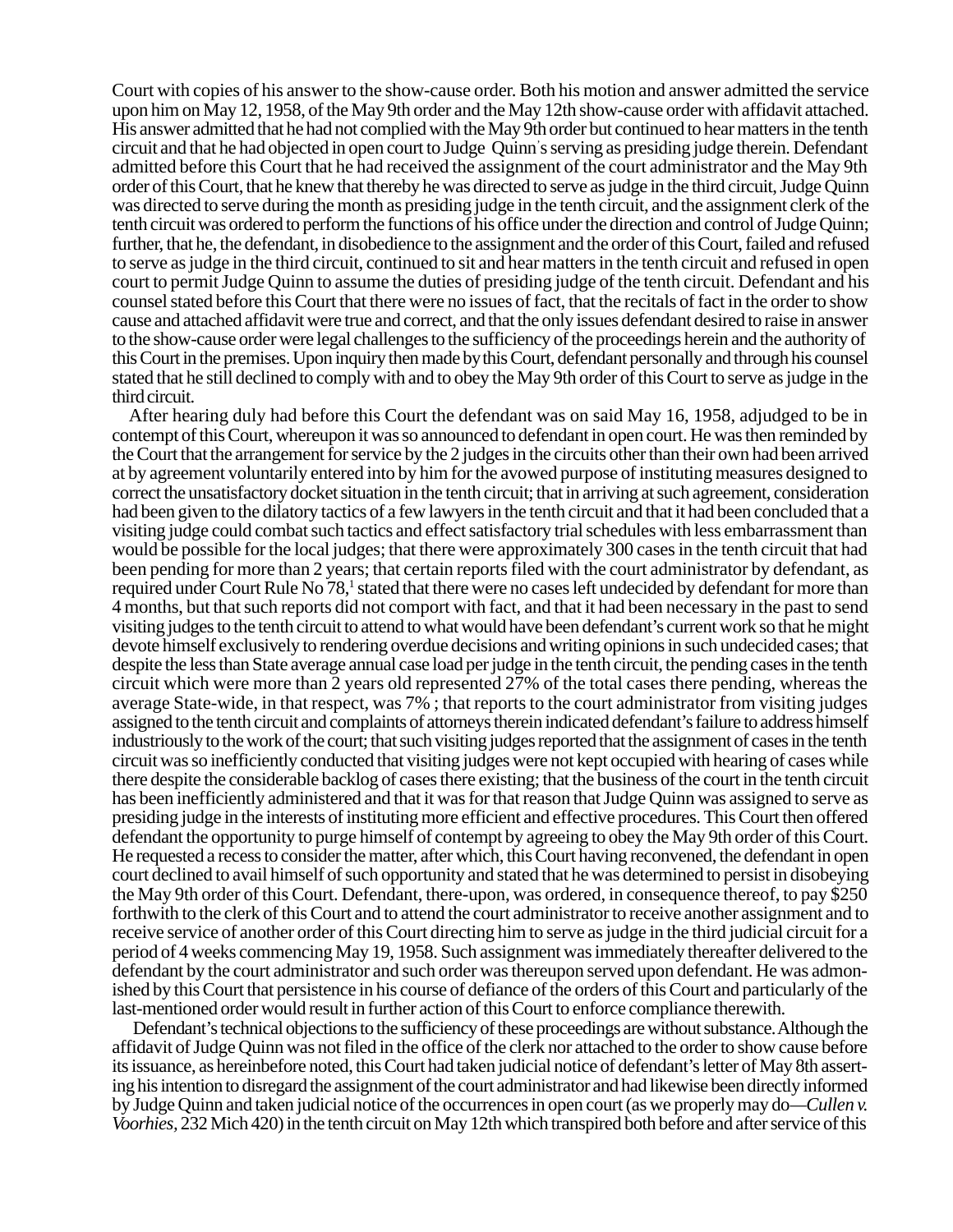Court's May 9th order upon defendant. This afforded ample foundation for this Court's issuance, on its own motion, of the show cause order. Judge Quinn's affidavit was attached to the original and copies thereof were attached to copies of the order prior to service upon defendant, thus apprising him of the nature and substance of the disobedience charged against him and enabling him to prepare his defense to be presented to this Court 4 days later. Procedural due process was fully observed. On May 16th the defendant, not having been seized upon capias or otherwise forcibly brought into court, voluntarily presented himself before this Court to show cause why he ought not to be adjudged in contempt. In so doing, he waived all irregularities in initiating the proceeding. *In re McHugh,* 152 Mich 505; *Craig v. Baird.* 109 F Supp 496.

At the outset of the hearing before this Court defendant's counsel urged the provisions of Michigan Court Rule, No 10, § 2 (1945), and of CL 1948, § 605.3 and § 605.5 (Stat Ann § 27.513 and § 27.515), as entitling him to a continuance and more time to prepare his defense. The mentioned rule governs noticing of motions by parties, but has no application to the Court's issue, on its own motion, of an order to show cause. With respect to the reasonable time to prepare an answer contemplated by the mentioned statutes, it is to be observed that no issue of fact has been raised here and there has been no pretense of any necessity for seeking witnesses or evidence to refute the showing of disobedience to the order of the Court. The defense consisted solely of legal claims with respect to the sufficiency of these proceedings and the validity of this Court's May 9th order, the 3 or 4 days available for that purpose having been reasonable and ample to enable defendant and his counsel to explore and present the relevant law. Nothing has been made to appear to indicate defendant's need for additional time.

 Point was made of the fact that Judge Quinn did, after service upon him and defendant of our order of May 9th, assume the duties of presiding judge in the tenth circuit. This does not alter the admitted fact that defendant sought in open court to obstruct him from doing so. As for defendant's point that the May 9th order was served on him at 2:30 p. m. on May 12th, too late to allow him to present himself during court hours on that day in the third circuit and that the order to show cause was served upon him at 10:30 p. m. on that day, suffice it to say that the defendant did not on any of the succeeding days present himself to serve as judge in the third circuit and that at the hearing before us on May 16th, upon invitation extended by this Court before the adjudication of contempt, he declined to do so.

Citing *Lamb v. Board of Auditors of Wayne County,* 235 Mich 95, defendant says that the people of the tenth judicial circuit are entitled to his service as judge. To that may be added that they are entitled to efficient and effective judicial service and to courts which discharge their business promptly. In *Lamb* the sole question related to the compensation to which a visiting judge was entitled and this, in turn, depended on whether the language "judges regularly holding court therein," found in Michigan Constitution (1908), art 7, § 12, included visiting judges as relates to the requirement in that section that compensation paid by counties in addition to that paid by the State shall be uniform to the judges regularly holding court therein. Utterly irrelevant to the decision of that question was the dicta (p 98) that "the people are entitled to the service of the judge whom they elect." As will appear from the constitutional and statutory provisions hereinafter to be considered, such right is subject to express and distinct limitations and qualifications which needed not to be considered or construed in deciding the *Lamb Case.*

Defendant in this case has presumed to pass upon and hold invalid the May 9th order of this Court, as well as the April 28th assignment of the court administrator, directing him to serve as judge in the third circuit and Judge Quinn to serve as presiding judge in the tenth circuit. The 4 days intervening between service of the show-cause order upon him and the hearing in this Court having been available to defendant and his counsel in which to examine the law, not even a semblance of legal authority for that position was presented by them to this Court. It does not comport with our system of administration of justice that an inferior court shall review the determinations of this Court. Even though the propriety or validity of our order be questioned, it should be obeyed until this Court has vacated it; and, until such time, this Court has power to punish disobedience thereof as for contempt. *Rose v. Aaron,* 345 Mich 613, and cases therein cited.

There is inherent power in the courts, to the full extent that it existed in the courts of England at the common law, independent of, as well as by reason of statute (CL 1948, § 605.1 *et seq.* [Stat Ann § 27.511 *et ,seq.*] ), which is merely declaratory and in affirmation thereof, to adjudge and punish for contempt, and determination of the issue is not for a jury but the court. *Langdon v. Wayne Circuit Judges,* 76 Mich 358; *In re Dingley,* 182 Mich 44: *In re Scott,* 342 Mich 614; *Craig v. Baird, supra.* Such inherent power extends not only to contempt committed in the presence of the court, but also to constructive contempt arising from refusal of defendant to comply with an order of the court. *Carroll v. City Commission of Grand Rapids,* 266 Mich 123; *Craig v. Baird, supra.* Such power, being inherent and a part of the judicial power of constitutional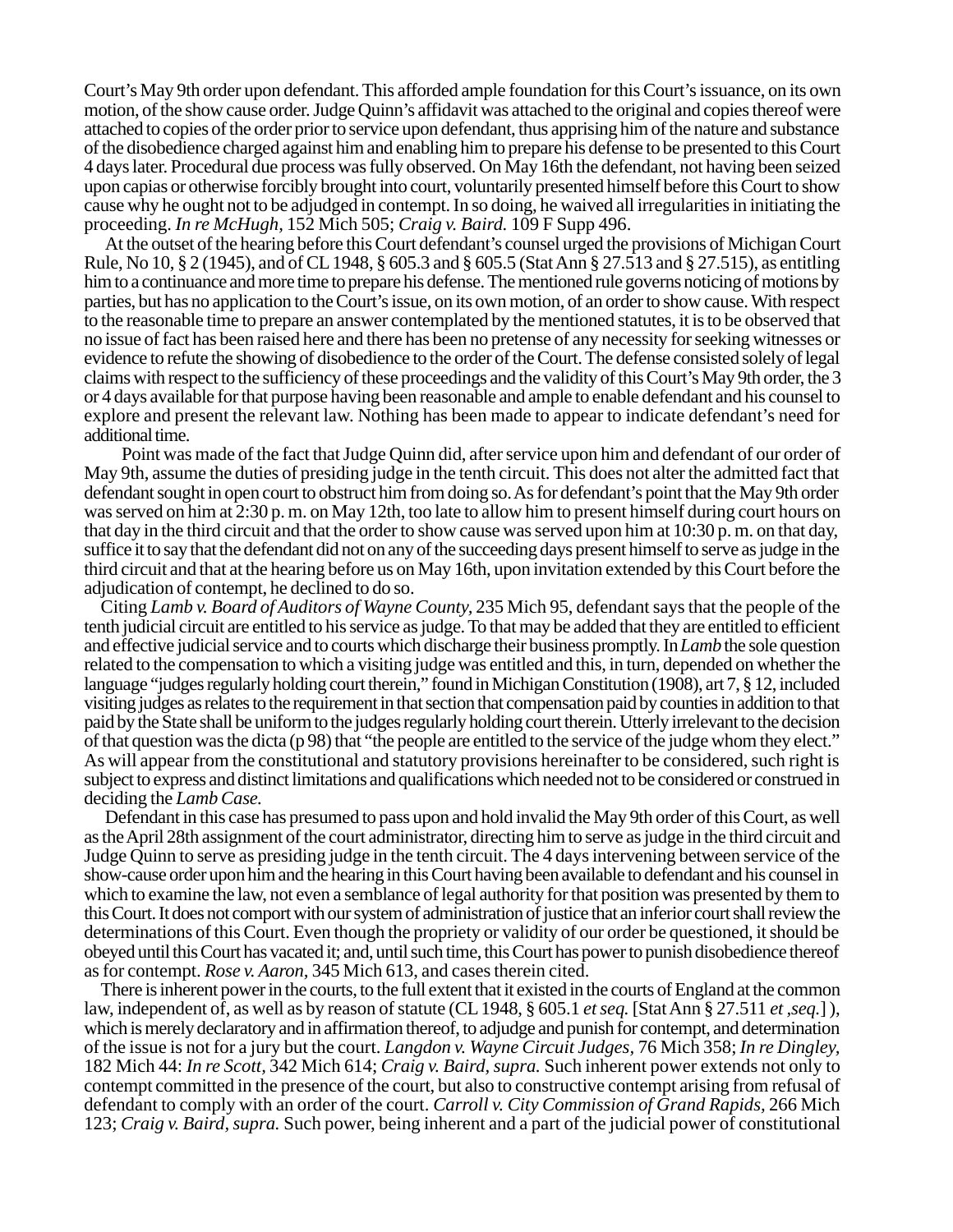courts, cannot be limited or taken away by act of the legislature nor is it dependent on legislative provision for its validity or procedures to effectuate it. *Nichols v. Judge of Superior Court,* 130 Mich 187; *In re White,* 340 Mich 140 (reversed on another point in *In re Murchison,* 349 US 133 [75 S Ct 623, 99 L ed 942] ).

To defendant's objections that in these proceedings this Court functions as complainant, prosecutor, jury and judge, that there is an absence of the ancient established course of legal proceedings observed in prosecutions for criminal offenses, and that this has served to deprive defendant of due process,<sup>2</sup> equal protection of the law,<sup>3</sup> right to trial by jury<sup>4</sup> and other rights guaranteed by Federal and State Constitutions, complete and effective answer is found in *In re Merrill,* 200 Mich 244, *Bowman v. Wayne Circuit Judge,* 214 Mich 518, *Ex Parte Merrill,* 245 F 778; and *Green v. United States,* 356 US 165 (78 S Ct 632; 2 L ed 2d 672). These cases recognize the inherent power of courts to punish summarily for contempt for refusal to obey a valid court order and that it comports with due process to do so after adjudication upon proceedings comparable to and no more elaborate than those here employed. Even the dissenting justices in *Green* (p 197) recognized the validity on proceedings even less formal and more summary than those at bar, of conditional imprisonment or punishment to compel a person to obey valid court orders in the future, like here, as distinguished from imprisonment to punish for past disobedience of an order with which compliance is no longer possible in the future.

We have considered the matter of the inherent power of this Court to adjudge defendant in contempt for disobedience of its valid order. We come now to defendant's challenge of the validity of and power of this Court to make the May 9th order directing defendant to serve as judge in the third circuit and Judge Quinn to serve in his stead as presiding judge in the tenth circuit during the month. With respect to the wisdom thereof and policy questions involved, there was division of this Court before the order entered. Once it was made by the determination of a majority of this Court, no division remained as to this Court's power to adjudge its violation a contempt and the necessity for doing so, not alone to protect the dignity of this Court but to avert a crippling blow to effective court administration in the Michigan judicial structure and to insure prompt and efficient administration of justice in accord with the popular mandate expressed in the Michigan constitutional and statutory provisions hereinafter to be considered. This Court is unanimous in respect to its constitutional and statutory powers to assign judges from their own circuit to another in the interests of sound judicial administration. With equal unanimity we hold the order of May 9th to be within those powers. Pertinent provisions of Constitution and statute permit no other conclusion.

Michigan Constitution (1908), art  $\overline{7}$ , § 4, provides:

"The Supreme Court shall have a general superintending control over all inferior courts."

That supervisory power of the Supreme Court extends over the circuit courts. *Kloka v. State Treasurer,* 318 Mich 87. It cannot be restricted or removed by legislative action. *Brown v. Kalamazoo Circuit Judge,* 75 Mich 274 (5 LRA 226, 13 Am St Rep 438). In 14 Am Jur, Courts, § 265, it is said:

"The power of superintending control is an extraordinary power. It is hampered by no specific rules or means for its exercise. It is so general and comprehensive that its complete and full extent and use have practically hitherto not been fully and completely known and exemplified. It is unlimited, being bounded only by the exigencies which call for its exercise. As new instances of these occur, it will be found able to cope with them. Moreover, if required, the tribunals having authority to exercise it will, by virtue of it, possess the power to invent, frame, and formulate new and additional means, writs, and processes whereby it may be exerted. This power is not limited by forms of procedure or by the writ used for its exercise. Furthermore, it is directed primarily to inferior tribunals, and its relation to litigants is only incidental."

For general treatment of the subject, see annotations at 112 ALR 1351 *et seq.*; also, 51 LRA 111. The superintending control conferred by Constitution on this Court is a power separate, independent and distinct from its other original jurisdiction and appellate powers, its purpose being "to keep the courts themselves `within bounds' and to insure the harmonious working of our judicial system." *State, ex rel. Whiteside, v. First Judicial District Court,* 24 Mont 539 (63 P 395) ; *Hayes Freight Lines v. Cheatham* (Okla), 277 P2d 664 (48 ALR2d 1278) ; *State, ex rel. Auto Finance Co., v. Landwehr,* 229 Mo App 1221 (71 SW2d 144); *State, ex rel. Johnson, v. Broderick,* 75 ND 340 (27 NW2d 849). Such power having been conferred by Constitution upon this Court, it also received all the power necessary to make that control and its implementing orders and writs effective. *State v. Broderick, supra.* We construe the power so invested in this Court to include the power exercised in this case to assign judges from their own circuit to another in such manner and to such extent as to this Court shall seem appropriate and necessary in order to improve the administration of justice; and we hold that such power may be exercised by this Court without need for implementing legislation.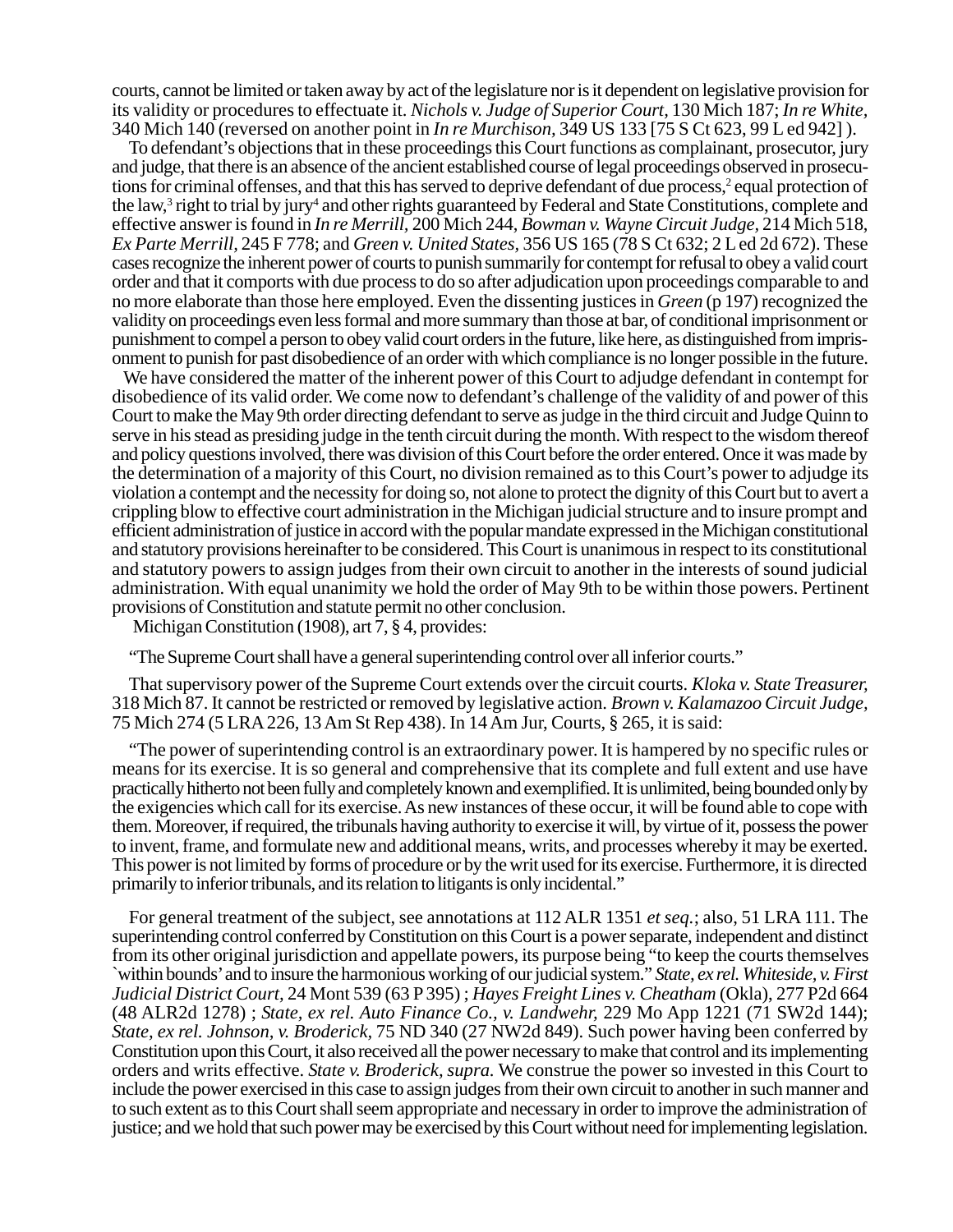Michigan Constitution (1908), art 7, § 8, provides:

"Each circuit judge shall hold court in the county or counties within the circuit in which he is elected, and in other circuits as may be provided by law."

Under CL 1948, § 602.61 (Stat Ann § 27.198), it was provided that judges might be assigned to other circuits than their own by the governor. CL 1948, § 691.212 (Stat Ann § 27.302), provided for such assignment by the State presiding judge. In *Alpena National Bank v. Hoey,* 281 Mich 307, jurisdiction of a court presided over by a visiting judge so assigned thereto from another circuit and validity of the proceedings had before him were upheld by this Court despite technical defects inhering in the steps taken to effectuate such assignment.

PA 1952, No 269, as amended by PA 1954, NN o 162 (CLS 1956, § 692.701 *et seq.* [Stat Ann 1957 Cum Supp § 27.15(1) *et seq.] ),* creating the office of court administrator, transferred the powers of the State presiding judge to the court administrator acting under direction of this Court. Section 5 of that act provides:

"The Supreme Court shall have the right to direct and compel a judge of any court named herein to serve as a judge in any other court in which by law he is authorized to act as judge. The authority granted by this section may be exercised by the Supreme Court at its discretion through its direct order, through the court administrator or through the presiding circuit judge of the State of Michigan." (Circuit courts are named therein [section 7] and the judges thereof are authorized by law to act as judge in other circuits than their own.5 )

Section 6 thereof provides, in part:

"The Supreme Court shall have the right to take such action as it may deem proper to facilitate the proper administration of justice, and issue such directives and mandates as in its judgment are necessary and expedient to carry its determinations into effect."

Made a part of the record in this case is the order of this Court of January 13, 1954, empowering the court administrator to assign circuit judges to other circuits, this Court's order of April 15, 1954, authorizing a committee of this Court to advise and direct the court administrator in all matters pertaining to his office, and this Court's order of January 17, 1958, transferring such powers from the committee and conferring them upon the Chief Justice. On April 28, 1958, the Chief Justice directed the court administrator to make the assignments above considered. On May 9, 1958, this Court made its order of like import. In view of the abovenoted provisions of Michigan Constitution (1908), art 7, § 8, and PA 1952, No 269, as amended, it was defendant's duty under said assignment and order of this Court to serve and this Court is empowered to compel him to serve as judge in the third judicial circuit.

Defendant suggests in vague terms some right, under the Federal Constitution as well as that of this State, to hold court only in the circuit in which he was elected, and urges that the provisions of article 7, § 4 and § 8, and PA 1952, No 269, as amended and as above construed by this Court, are in contravention of such right and are, therefore, violative of some other provisions of the Michigan Constitution and also of the Constitution of the United States, presumably of its 14th amendment. In *Snowden v. Hughes,* 321 US 1, 7 (64 S Ct 397, 88 L ed 497), it was held that "an unlawful denial by State action of a right to State political office is not a denial of a right of property or of liberty secured by the due process clause," and, further, that it is not a denial of rights guaranteed by the equal protection or privileges and immunities clauses of the United States Constitution, the court saving further (p 11) :

"And State action, even though illegal under State law, can be no more and no less constitutional under the Fourteenth Amendment than if it were sanctioned by the State legislature."

Similarly, in *Sprister v. City of Sturgis,* 242 Mich 68; *MacDonald v. DeWaele,* 263 Mich 233; *Attorney General v. Guy,* 334 Mich 694; and *Cicotte v. Damron,* 345 Mich 528, it was held that one does not have a contractual right to the public office to which he has been elected. With even less force can it be contended that he has a contractual or any other right under the 14th amendment or other provisions of the Federal or State Constitutions, to perform the duties of such office exclusively in the district or circuit in which he has been elected. The rights of both defendant and of the people of the tenth circuit to have defendant serve therein as judge are subject to the provisions of the Michigan Constitution and statute hereinbefore considered.

We conclude that the assignment of the court administrator and the May 9th order of this Court were valid and within the power of this Court, that defendant's willful disobedience thereof constituted contempt of this Court, that he was duly adjudged in contempt and that, in consequence, it was within the power of this Court